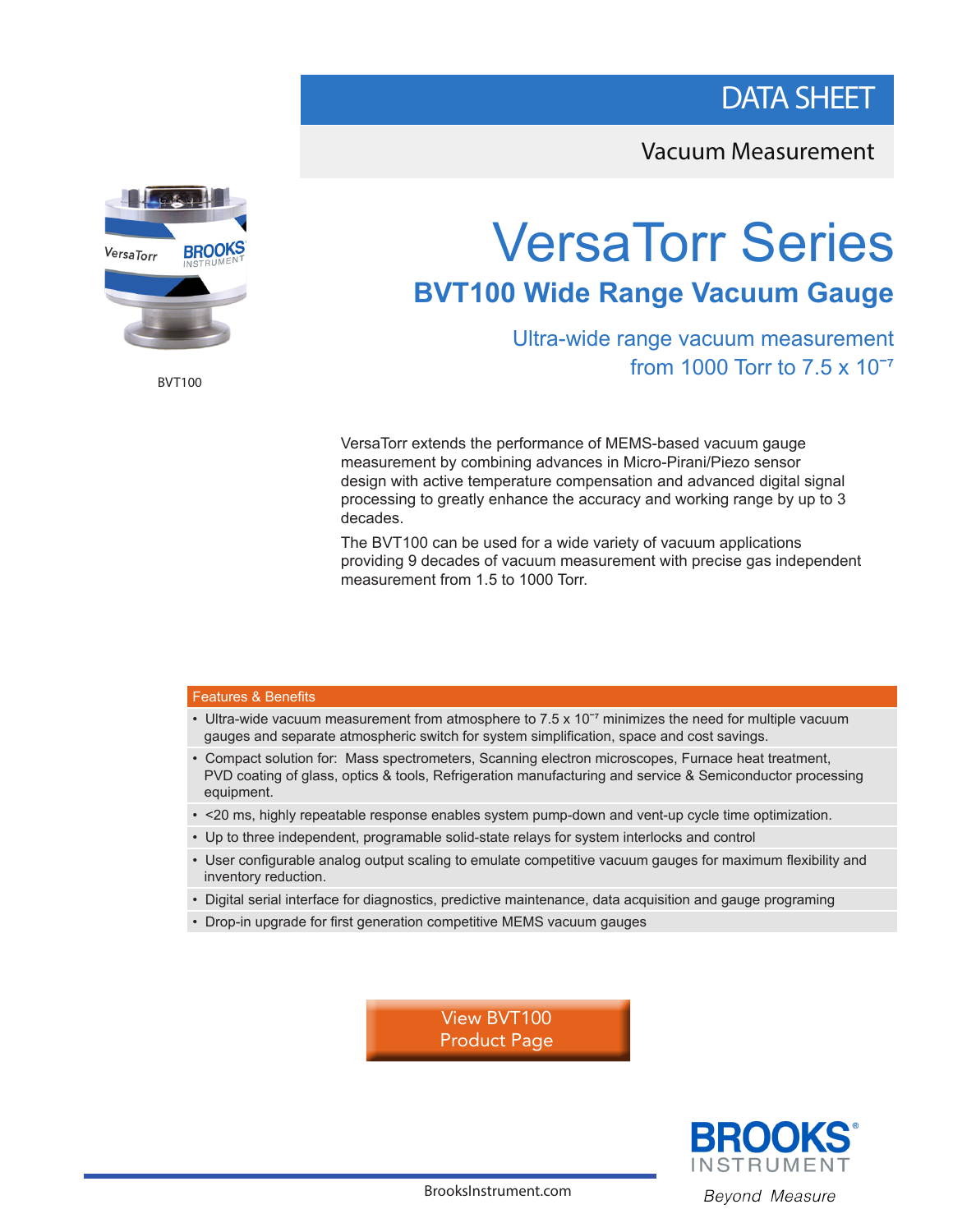| <b>Performance</b>                                                                                                                                                                 |                                                                                                                                                                               |
|------------------------------------------------------------------------------------------------------------------------------------------------------------------------------------|-------------------------------------------------------------------------------------------------------------------------------------------------------------------------------|
| <b>Measurement Range</b>                                                                                                                                                           | $7.5 \times 10^{-7}$ to 1000 Torr                                                                                                                                             |
| <b>Sensor Measurement Ranges</b><br>MEMS Pirani thermal conductivity<br><b>Blended MEMS Pirani/Piezo</b><br>MEMS Piezo resistive diaphragm                                         | $7.5 \times 10^{-7}$ to 1.125 Torr<br>1.125 to 1.5 Torr<br>1.5 to 1000 Torr                                                                                                   |
| <b>Accuracy</b><br>$7.5 \times 10^{-6}$ to $7.49 \times 10^{-5}$<br>$7.5 \times 10^{-5}$ to 7.49 Torr<br>7.5 to 74.9 Torr<br>75 to 599 Torr<br>600 to 824 Torr<br>825 to 1000 Torr | ±25% of reading<br>±5% of reading<br>±1% of reading<br>$±0.5%$ of reading<br>±0.25% of reading<br>±0.5% of reading                                                            |
| <b>Hysteresis</b><br>$7.5^{-4}$ to $7.5$ Torr<br>7.5 to 900 Torr                                                                                                                   | 1%<br>0.1%                                                                                                                                                                    |
| <b>Vacuum Temperature Sensor</b><br>Range<br>Accuracy                                                                                                                              | -20 to $+85^{\circ}$ C<br>$±1.5^{\circ}$ C                                                                                                                                    |
| <b>Response Time</b>                                                                                                                                                               | $<$ 20 $ms$                                                                                                                                                                   |
| <b>Temperature Compensation</b>                                                                                                                                                    | 10 to $50^{\circ}$ C                                                                                                                                                          |
| <b>Mechanical</b>                                                                                                                                                                  |                                                                                                                                                                               |
| <b>Materials Exposed to Vacuum</b>                                                                                                                                                 | 304 stainless steel, Kovar, glass, silicon, nickel, aluminum, SiO <sub>2</sub> ,<br>Si <sub>3</sub> N <sub>4</sub> , Gold, Viton, low out-gassing epoxy resin, solder, RO4305 |
| <b>Flange/Fitting</b>                                                                                                                                                              | SS 1.4307/AISI 304L                                                                                                                                                           |
| <b>Electrical</b>                                                                                                                                                                  |                                                                                                                                                                               |
| Analog Output Signal (absolute pressure)                                                                                                                                           | 0.5 -9.5 Vdc (1V per decade) standard, other selectable/user<br>programmable options <sup>1</sup>                                                                             |
| <b>Analog Output Resolution</b>                                                                                                                                                    | 16 bit (150 µV)                                                                                                                                                               |
| <b>Analog Output Update Rate</b>                                                                                                                                                   | 124 Hz                                                                                                                                                                        |
| <b>Digital Communication</b>                                                                                                                                                       | RS232 / RS485                                                                                                                                                                 |
| <b>Electrical Connector Options</b>                                                                                                                                                | 9-pin HD D-sub, 15-pin HD D-sub, 6-pin Hirschmann or<br>8 Pin RJ45 / 8P8C                                                                                                     |
| <b>Solid State Relays</b>                                                                                                                                                          |                                                                                                                                                                               |
| <b>Number of Relays</b>                                                                                                                                                            | Up to 3                                                                                                                                                                       |
| <b>Set Point Range (absolute)</b>                                                                                                                                                  | 3.75×10 <sup>-6</sup> to 1000 Torr                                                                                                                                            |
| Set Point Range (atm. relative)                                                                                                                                                    | -770 to +375 Torr                                                                                                                                                             |
| <b>Contact Rating</b>                                                                                                                                                              | 50 V, 100 mArms / mADC                                                                                                                                                        |
| <b>Approvals</b>                                                                                                                                                                   | UL Recognized: File E76270<br>CSA Certified: Certificate 1175739<br>EN/IEC 60950-1 Certified                                                                                  |

<sup>1</sup>The analog output voltage scaling can be ordered preconfigured or user configured via the RS232 / RS485 or VersaTorr User Software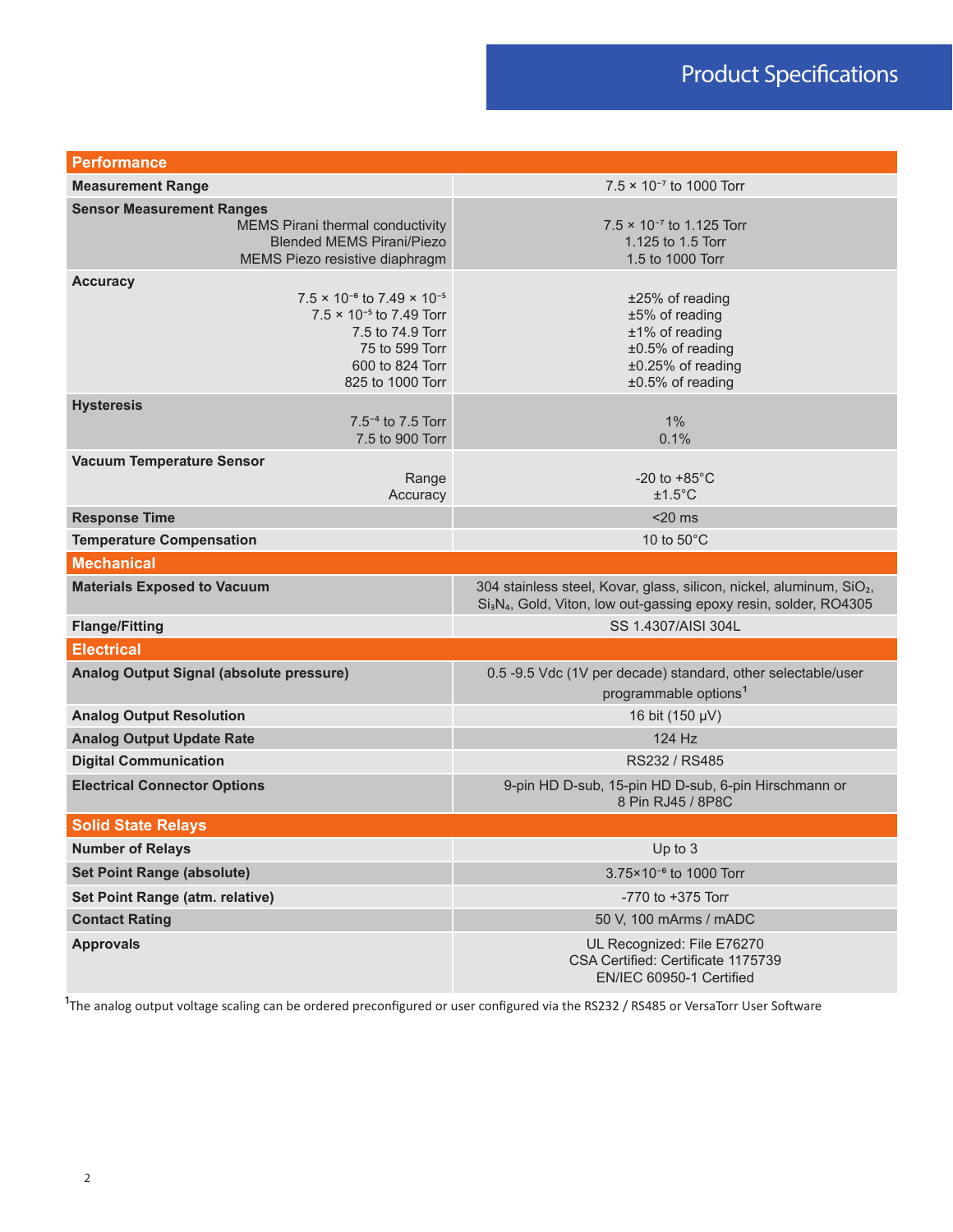# Product Specifications

| <b>ENVIRONMENTAL</b>                        |                              |  |
|---------------------------------------------|------------------------------|--|
| <b>Ambient Operating Temperature</b>        | -20 to $50^{\circ}$ C        |  |
| <b>Bake-out Temperature (non-operating)</b> | $120^{\circ}$ C              |  |
| <b>Humidity</b>                             | 98%, non-condensing          |  |
| <b>Over Pressure Limit</b>                  | 14.5 psia                    |  |
| Protection Rating, EN 60529 / A2:2013       | IP40                         |  |
| <b>Mounting Orientation</b>                 | Any                          |  |
| <b>CERTIFICATIONS</b>                       |                              |  |
| <b>CE</b>                                   | EMC directive 2014/30/EU     |  |
| <b>RoHS</b>                                 | Directive EU 2015/863        |  |
| <b>POWER SUPPLY</b>                         |                              |  |
| <b>Supply Voltage</b>                       | 12-30 VDC                    |  |
| <b>Power Consumption</b>                    | 350 mW (max)                 |  |
| <b>Reverse Polarity Protection</b>          | Yes                          |  |
| <b>Overvoltage Protection</b>               | <b>Yes</b>                   |  |
| <b>Internal Fuse</b>                        | 100 mA (thermal recoverable) |  |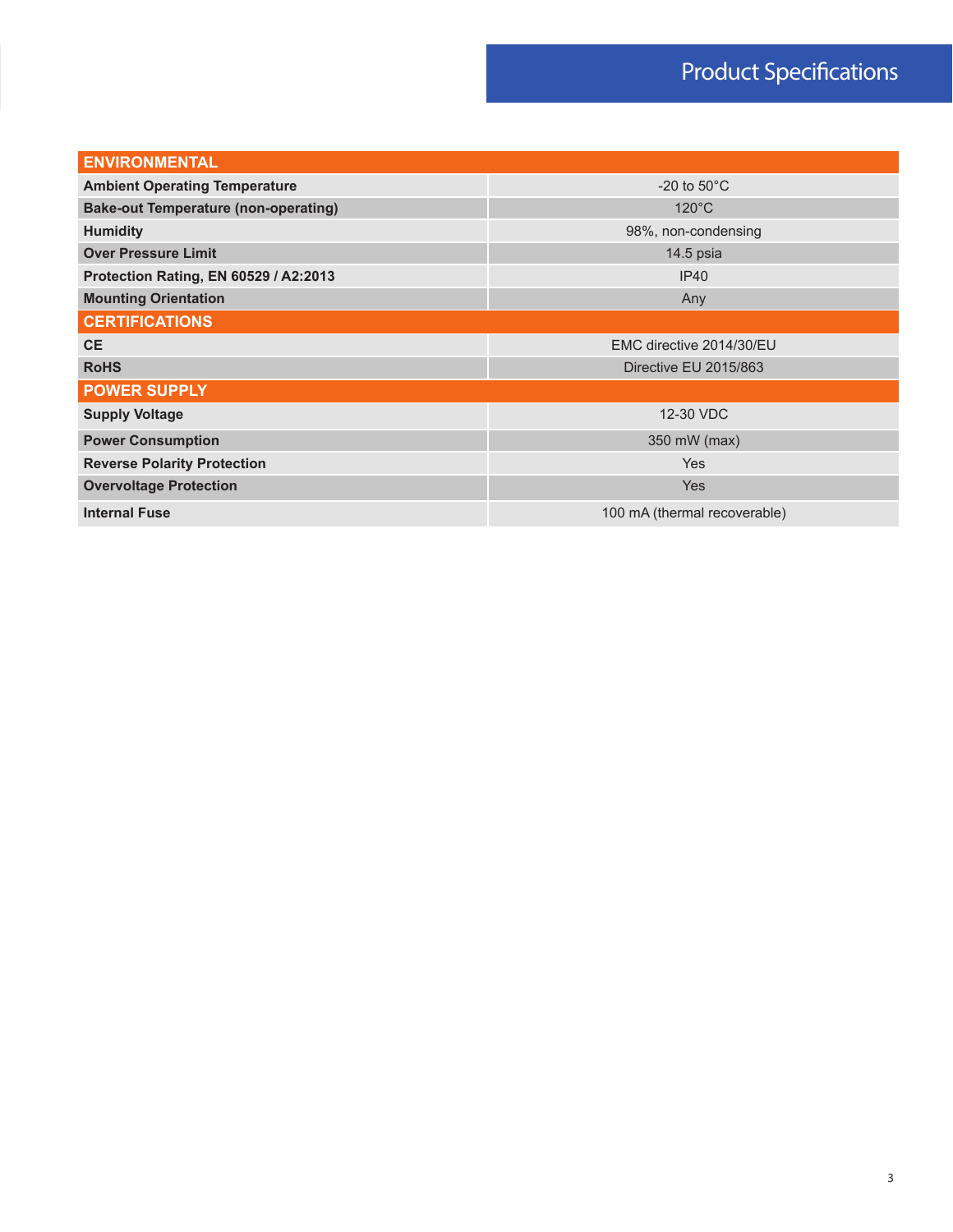

### **Connector Pin Outs**

#### 15 Pin HD D-sub RS-232/RS-485

| Pin                | Description                                         |
|--------------------|-----------------------------------------------------|
| 1                  | RS-232 Transmit / RS-485 (-)                        |
| 2                  | RS-232 Receive / RS-485 (+)                         |
| 3                  | Supply voltage 12-30 VDC                            |
| 4                  | Supply voltage - (return)                           |
| 5                  | Analog voltage signal +                             |
| 6                  | Analog voltage signal - (return)                    |
| 7                  | Relay 1 NO (normally open contact) (1)              |
| 8                  | Relay 1 Common <sup>(1)</sup>                       |
| 9                  | Relay 1 NC (normally closed contact) <sup>(1)</sup> |
| 10                 | Relay 2 NC (normally closed contact) <sup>(1)</sup> |
| 11                 | Relay 2 Common <sup>(1)</sup>                       |
| 12                 | Relay 2 NO (normally open contact) <sup>(1)</sup>   |
| 13                 | Relay 3 NC (normally closed contact) <sup>(1)</sup> |
| 14                 | Relay 3 Common <sup>(1)</sup>                       |
| 15                 | Relay 3 NO (normally open contact) <sup>(1)</sup>   |
| (1) Optional relay |                                                     |

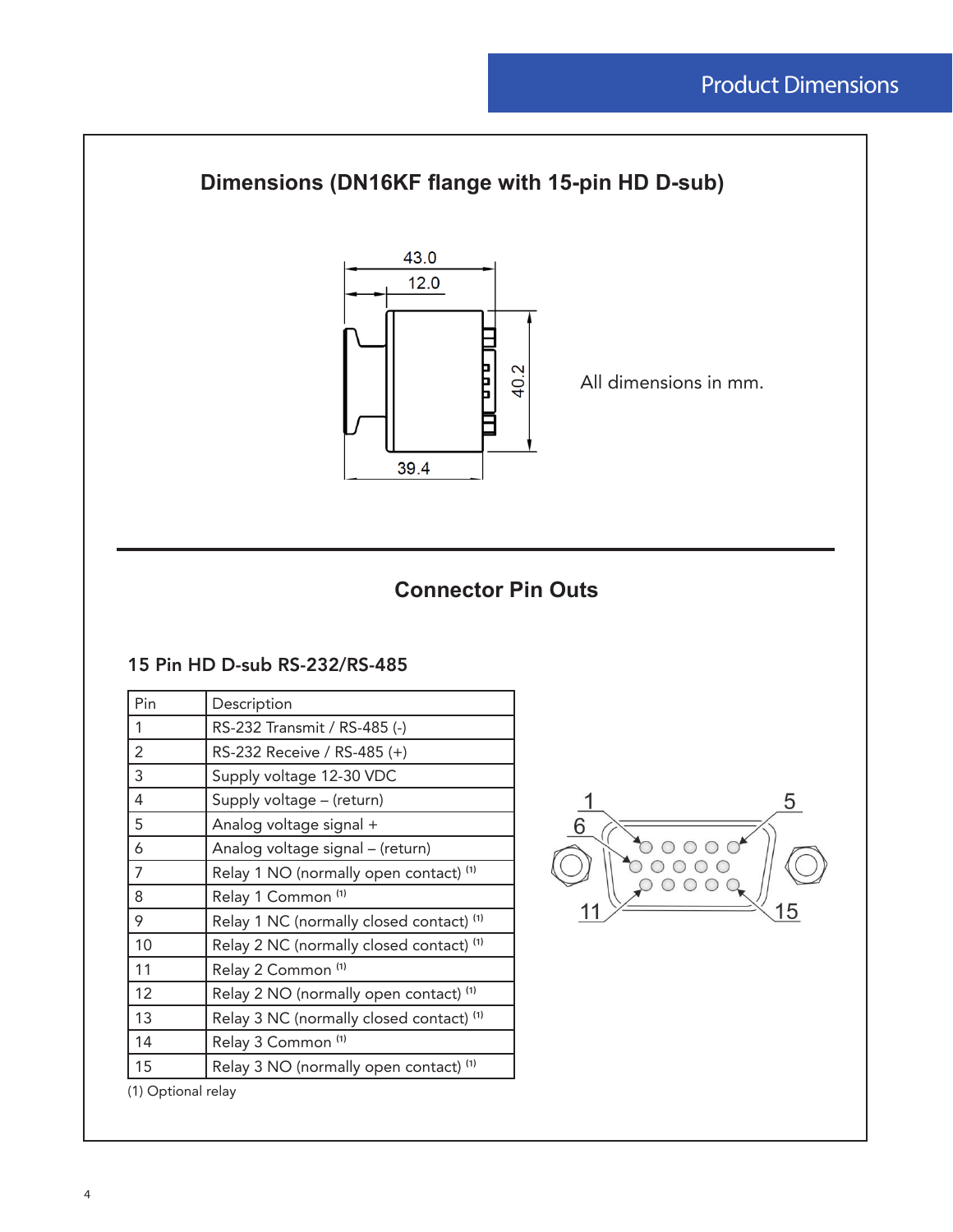# Product Dimensions

### 9 Pin D-sub RS-232 / RS-485

| Pin            | Description                                       |
|----------------|---------------------------------------------------|
|                | Relay 1 NO (normally open contact) <sup>(1)</sup> |
| $\overline{2}$ | Relay 1 NC (normally closed contact) (1)          |
| $\overline{3}$ | Supply voltage 12-30 VDC                          |
| $\overline{4}$ | Supply voltage - (return)                         |
| 5              | Analog voltage signal +                           |
| 6              | Relay 1 Common(1)                                 |
| $\overline{7}$ | RS-232 Transmit / RS-485 (-)                      |
| 8              | Analog voltage signal - (return)                  |
| 9              | RS-232 Receive / RS-485 (+)                       |



(1) Optional relay

### 6 Pin Hirschmann connector

| Pin            | Description                      |
|----------------|----------------------------------|
|                | Identification resistor (3K)     |
| $\overline{2}$ | Analog voltage signal +          |
| $\overline{3}$ | Analog voltage signal - (return) |
| 4              | Supply voltage 12-30 VDC         |
| $\overline{5}$ | Supply voltage - (return)        |
|                | Chassis                          |



#### 8 Pin RJ45 / 8P8C

| Pin            | Description                               |
|----------------|-------------------------------------------|
| 1              | Supply voltage 12-30 VDC                  |
| $\vert$ 2      | Supply voltage - (return)                 |
| 3              | Analog pressure voltage signal +          |
| $\overline{4}$ | Analog pressure voltage signal - (return) |
| 5              | Supply voltage - (return)                 |
| 6              | Relay 2 NO (normally open contact) (1)    |
| $\overline{7}$ | Relay 1 NO (normally open contact) (1)    |
| 8              | Relay COMMON                              |

(1) Optional relay

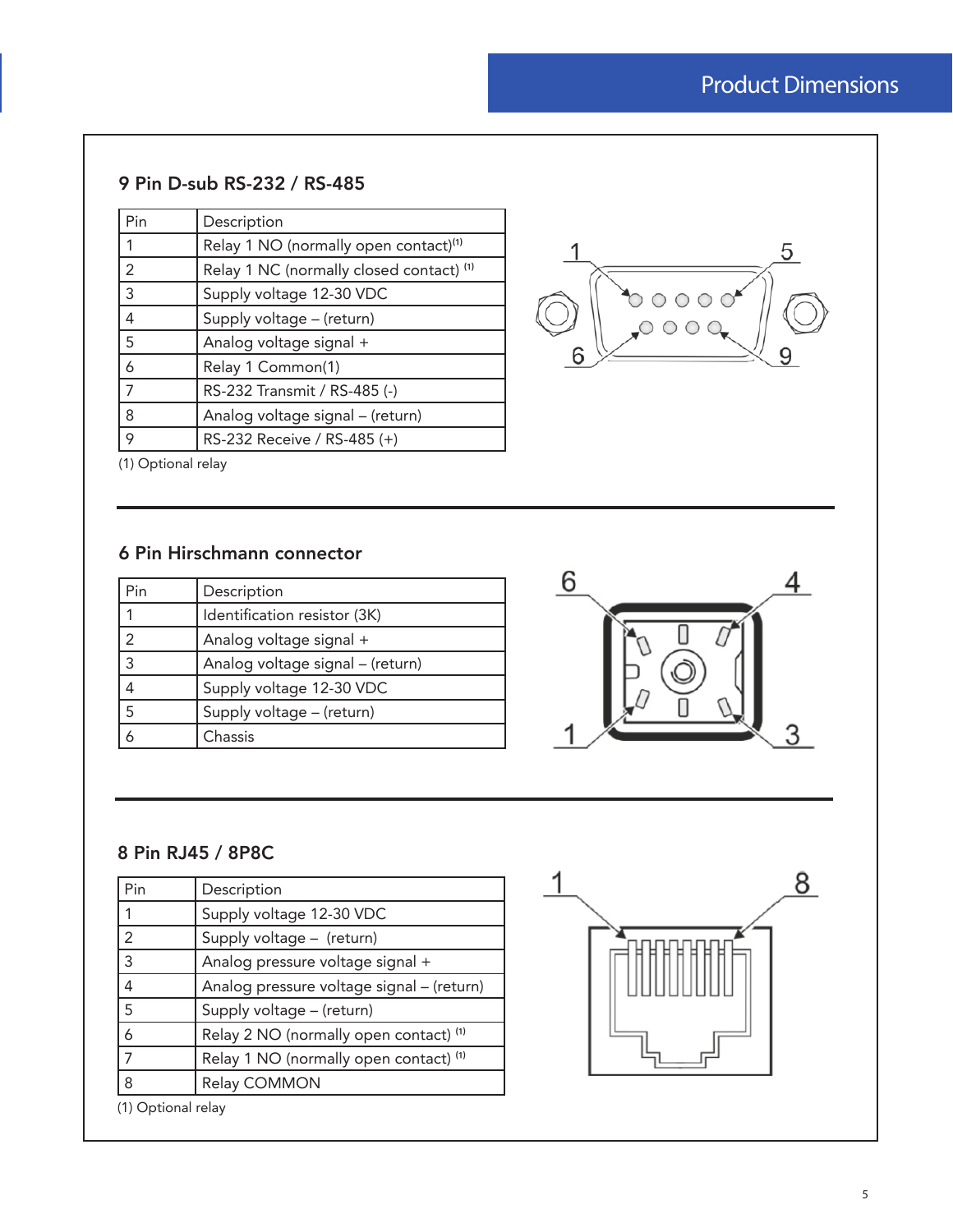| <b>Code Description</b>               | <b>Code Option</b> | <b>Option Descripton</b>                                |
|---------------------------------------|--------------------|---------------------------------------------------------|
| I. Base Model                         | <b>BVT100</b>      | VersaTorr MEMS Pirani Transducer                        |
| II. Units                             | 1                  | Torr                                                    |
|                                       | 2                  | mbar                                                    |
|                                       | 3                  | Pascal                                                  |
| III. Programable Relays               | $\mathbf 0$        | None                                                    |
|                                       | 1                  | 1x Solid State Relay                                    |
|                                       | $\overline{2}$     | 2x Solid State Relay                                    |
|                                       | 3                  | 3x Solid State Relay                                    |
| IV. Vacuum Flange                     | 1                  | DN16KF                                                  |
|                                       | 2                  | DN25KF                                                  |
|                                       | 3                  | <b>NPT 1/8"</b>                                         |
|                                       | 4                  | VCR4F                                                   |
|                                       | 5                  | <b>DN16KF Extended</b>                                  |
|                                       | 6                  | DN16KF with light baffle                                |
|                                       | 7                  | DN16KF with heavy duty baffle                           |
| V. Electrical Connector               | $\mathbf{1}$       | 9 Pin D-sub male (up to 1 relay)                        |
|                                       | 2                  | 15 pin HD D-sub male (up to 3 relays)                   |
|                                       | 3                  | 15 pin HD D-Sub male / dual analog out (up to 3 relays) |
|                                       | 4                  | 6 pin Hirschmann, ID res 3K (no relay options)          |
|                                       | 5                  | 6 pin Hirschmann, ID res 5.1K (no relay options)        |
|                                       | 6                  | 6 pin Hirschmann, ID res 9.1K/11.1K (no relay options)  |
|                                       | 7                  | 8 pin RJ45 / FCC68, ID Res 27K (up to 2 relays)         |
|                                       | 8                  | 8 pin RJ45 / FCC68, ID Res 36K (up to 2 relays)         |
|                                       | 9                  | 8 pin RJ45 / FCC68, ID Res 43K (up to 2 relays)         |
| VI Digital Interface                  | $\mathbf{1}$       | RS-232 / Brooks Vacuum Transducer Communicator          |
|                                       | 2                  | RS-485 / Brooks Vacuum Transducer Communicator          |
|                                       | 3                  | <b>Brooks Vacuum Transducer Communicator</b>            |
| <b>VII. Analog Output</b>             | A                  | $0.5 - 9.5$ (1 V/dec)                                   |
|                                       | B                  | 1.0-9 VDC 1 VDC/Dec (MKS 901P/925/910 emulation)        |
|                                       | C                  | 0.375 to 5.659 VDC (MKS GP275 emulation)                |
|                                       | D                  | 1.0-9 VDC (MKS 523 emulation emulation)                 |
|                                       | Ε                  | 1.9-10 VDC (Inficon PSG55x, Leybold TTR91 emulation)    |
|                                       | F                  | 1.5-8.5 VDC (Pfeiffer TPR260/27x/28x emulation)         |
|                                       | G                  | 1.9-9.1 VDC (Edwards APG100XLC emulation)               |
|                                       | Н                  | 1.9-9.1 VDC (Edwards APG100XM emulation)                |
|                                       | J                  | 0-10 VDC 0.1Torr FS (Capacitance manometer emulation    |
|                                       | K                  | 0-10 VDC 1 Torr FS (Capacitance manometer emulation)    |
|                                       | L                  | 0-10 VDC 10 Torr FS (Capacitance manometer emulation)   |
|                                       | M                  | 0-10 VDC 100 Torr (Capacitance manometer emulation)     |
|                                       | $\mathsf{N}$       | 0-10 VDC 1000 Torr (Capacitance manometer emulation)    |
| <b>VIII. Customer Special Request</b> | <b>XXXX</b>        |                                                         |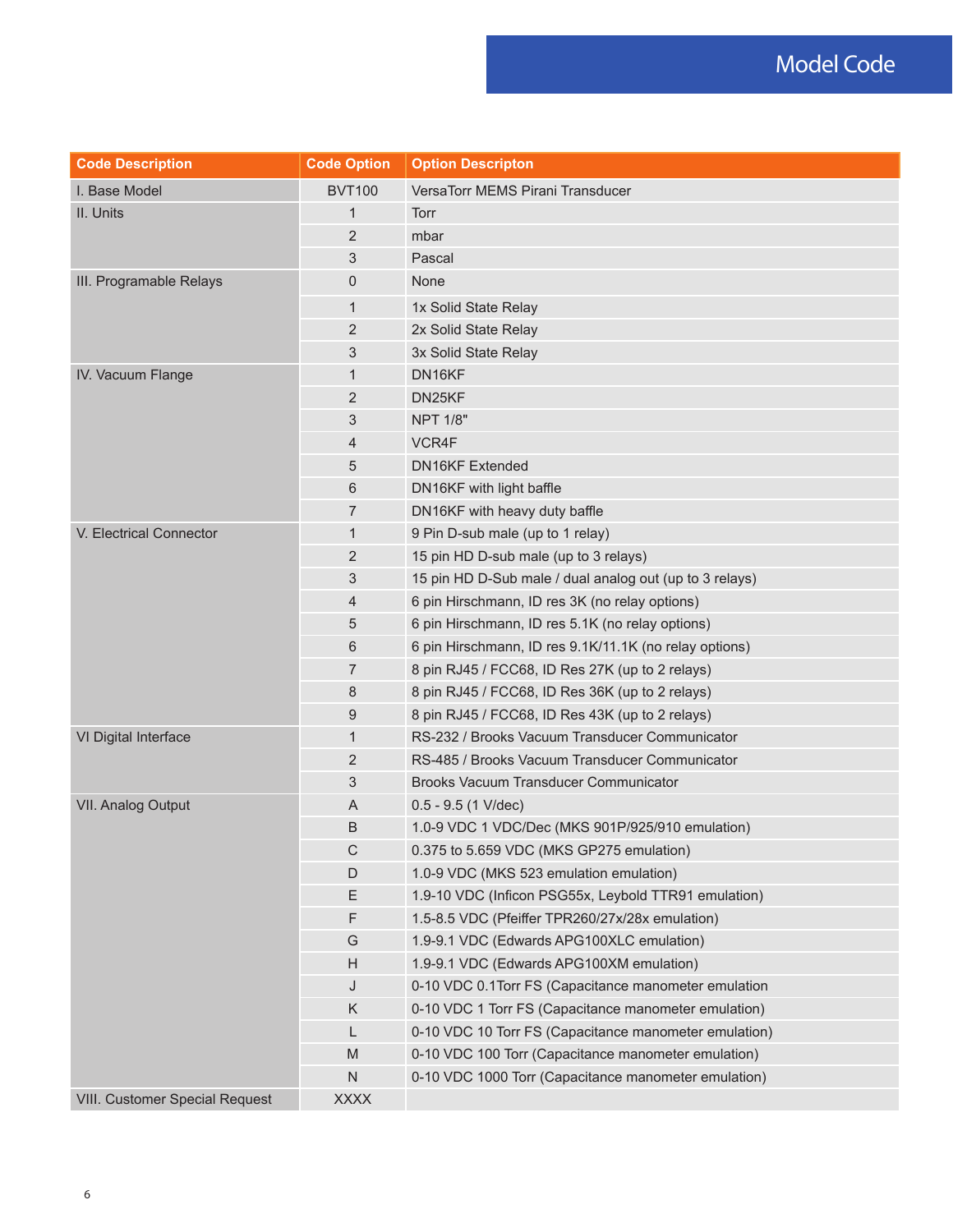| <b>Part number</b>                                                     | <b>Description</b>                                              |  |
|------------------------------------------------------------------------|-----------------------------------------------------------------|--|
| BVT-XXX-(model number)                                                 | Accredited calibration certificate from DAkkS lab               |  |
| <b>Brooks Vacuum Transducer USB programmer</b>                         |                                                                 |  |
| BVT-S4-15DS-01                                                         | Brooks Vacuum Transducer USB programmer, 15p HD D-sub connector |  |
| BVT-S4-9DS-01                                                          | Brooks Vacuum Transducer USB programmer, 9p D-sub connector     |  |
| <b>BVT-S4-9DS-01</b>                                                   | Brooks Vacuum Transducer USB programmer, 8p FCC68/RJ45          |  |
| <b>BVT-S4-HM-01</b>                                                    | Brooks Vacuum Transducer USB programmer, 6p Hirschmann          |  |
| <b>RS232 / RS485</b><br>USB-to-Serial converter for BVT100 transducers |                                                                 |  |
| BVT-RS2-15DS-01                                                        | RS232 communicator USB, 15p HD D-sub connector                  |  |
| BVT-RS4-15DS-01                                                        | RS485 communicator USB, 15p HD D-sub connector                  |  |
| BVT-RS2-9DS-01                                                         | RS232 communicator USB, 9p D-sub connector                      |  |
| BVT-RS4-9DS-01                                                         | RS485 communicator USB, 9p D-sub connector                      |  |
| <b>Cables</b>                                                          |                                                                 |  |
| BVT-F15DSM15DS-003                                                     | 15 p HD D-sub female to 15 p D-sub male with 3 m cable          |  |
| BVT-F15DSM15DS-005                                                     | 15 p HD D-sub female to 15 p D-sub male with 5 m cable          |  |
| BVT-F15DSM15DS-010                                                     | 15 p HD D-sub female to 15 p D-sub male with 10 m cable         |  |
| BVT-F9DSM15DS-003                                                      | 9 p D-sub female to 15 p D-sub male with 3 m cable              |  |
| BVT-F9DSM15DS-005                                                      | 9 p D-sub female to 15 p D-sub male with 5 m cable              |  |
| BVT-F9DSM15DS-010                                                      | 9 p D-sub female to 15 p D-sub male with 10 m cable             |  |